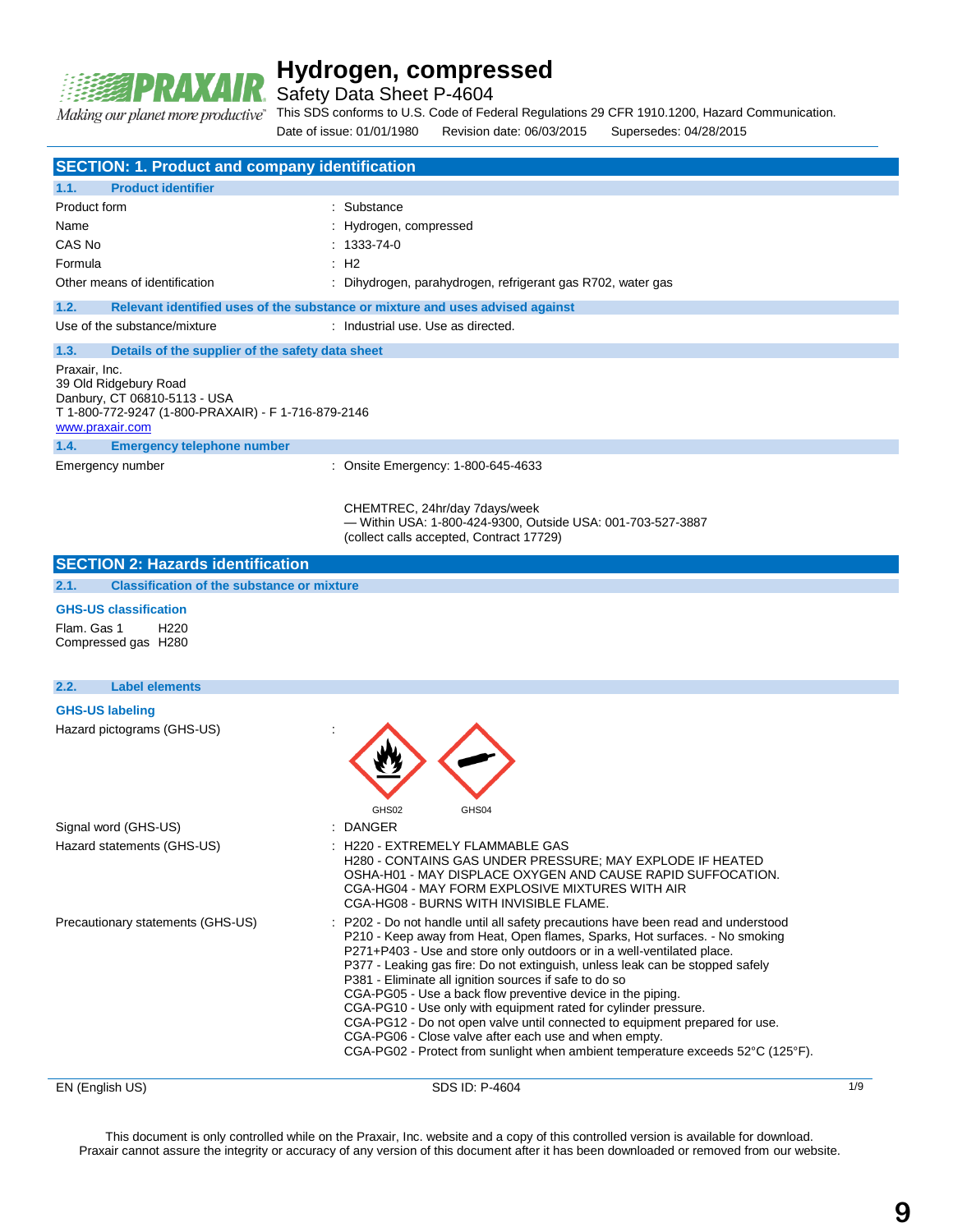

Safety Data Sheet P-4604

This SDS conforms to U.S. Code of Federal Regulations 29 CFR 1910.1200, Hazard Communication.

|                        |                                                                            | Date of issue: 01/01/1980                   |                | Revision date: 06/03/2015                                         | Supersedes: 04/28/2015                                                                                                                                                                                                                                                                                                                                                                                                                                                                             |     |
|------------------------|----------------------------------------------------------------------------|---------------------------------------------|----------------|-------------------------------------------------------------------|----------------------------------------------------------------------------------------------------------------------------------------------------------------------------------------------------------------------------------------------------------------------------------------------------------------------------------------------------------------------------------------------------------------------------------------------------------------------------------------------------|-----|
| 2.3.<br>classification | <b>Other hazards</b><br>Other hazards not contributing to the              | : None.                                     |                |                                                                   |                                                                                                                                                                                                                                                                                                                                                                                                                                                                                                    |     |
| 2.4.                   | <b>Unknown acute toxicity (GHS-US)</b>                                     | No data available                           |                |                                                                   |                                                                                                                                                                                                                                                                                                                                                                                                                                                                                                    |     |
|                        | <b>SECTION 3: Composition/information on ingredients</b>                   |                                             |                |                                                                   |                                                                                                                                                                                                                                                                                                                                                                                                                                                                                                    |     |
| 3.1.                   | <b>Substance</b>                                                           |                                             |                |                                                                   |                                                                                                                                                                                                                                                                                                                                                                                                                                                                                                    |     |
| Name<br>CAS No         |                                                                            | : Hydrogen, compressed<br>$: 1333 - 74 - 0$ |                |                                                                   |                                                                                                                                                                                                                                                                                                                                                                                                                                                                                                    |     |
| Name                   |                                                                            | <b>Product identifier</b>                   |                | %                                                                 |                                                                                                                                                                                                                                                                                                                                                                                                                                                                                                    |     |
| Hydrogen               |                                                                            | (CAS No) 1333-74-0                          |                | $99.5 - 100$                                                      |                                                                                                                                                                                                                                                                                                                                                                                                                                                                                                    |     |
| 3.2.                   | <b>Mixture</b>                                                             |                                             |                |                                                                   |                                                                                                                                                                                                                                                                                                                                                                                                                                                                                                    |     |
| Not applicable         |                                                                            |                                             |                |                                                                   |                                                                                                                                                                                                                                                                                                                                                                                                                                                                                                    |     |
|                        | <b>SECTION 4: First aid measures</b>                                       |                                             |                |                                                                   |                                                                                                                                                                                                                                                                                                                                                                                                                                                                                                    |     |
| 4.1.                   | <b>Description of first aid measures</b>                                   |                                             |                |                                                                   |                                                                                                                                                                                                                                                                                                                                                                                                                                                                                                    |     |
|                        | First-aid measures after inhalation                                        |                                             |                | difficult, qualified personnel may give oxygen. Call a physician. | : Immediately remove to fresh air. If not breathing, give artificial respiration. If breathing is                                                                                                                                                                                                                                                                                                                                                                                                  |     |
|                        | First-aid measures after skin contact                                      |                                             |                | : Adverse effects not expected from this product.                 |                                                                                                                                                                                                                                                                                                                                                                                                                                                                                                    |     |
|                        | First-aid measures after eye contact                                       |                                             |                | ophthalmologist immediately. Get immediate medical attention.     | : Immediately flush eyes thoroughly with water for at least 15 minutes. Hold the eyelids open and<br>away from the eyeballs to ensure that all surfaces are flushed thoroughly. Contact an                                                                                                                                                                                                                                                                                                         |     |
|                        | First-aid measures after ingestion                                         |                                             |                | : Ingestion is not considered a potential route of exposure.      |                                                                                                                                                                                                                                                                                                                                                                                                                                                                                                    |     |
| 4.2.                   | Most important symptoms and effects, both acute and delayed                |                                             |                |                                                                   |                                                                                                                                                                                                                                                                                                                                                                                                                                                                                                    |     |
|                        |                                                                            | No additional information available         |                |                                                                   |                                                                                                                                                                                                                                                                                                                                                                                                                                                                                                    |     |
| 4.3.                   | Indication of any immediate medical attention and special treatment needed |                                             |                |                                                                   |                                                                                                                                                                                                                                                                                                                                                                                                                                                                                                    |     |
| None.                  |                                                                            |                                             |                |                                                                   |                                                                                                                                                                                                                                                                                                                                                                                                                                                                                                    |     |
|                        | <b>SECTION 5: Firefighting measures</b>                                    |                                             |                |                                                                   |                                                                                                                                                                                                                                                                                                                                                                                                                                                                                                    |     |
| 5.1.                   | <b>Extinguishing media</b>                                                 |                                             |                |                                                                   |                                                                                                                                                                                                                                                                                                                                                                                                                                                                                                    |     |
|                        | Suitable extinguishing media                                               |                                             |                | : Carbon dioxide, dry chemical powder, water spray, fog.          |                                                                                                                                                                                                                                                                                                                                                                                                                                                                                                    |     |
| 5.2.                   | Special hazards arising from the substance or mixture                      |                                             |                |                                                                   |                                                                                                                                                                                                                                                                                                                                                                                                                                                                                                    |     |
| Fire hazard            |                                                                            | oxidizing agents.                           |                |                                                                   | : EXTREMELY FLAMMABLE GAS. The hydrogen flame is nearly invisible. Hydrogen has a low<br>ignition energy; escaping hydrogen gas may ignite spontaneously. A fireball forms if the gas<br>cloud ignites immediately after release. Hydrogen forms explosive mixtures with air and                                                                                                                                                                                                                   |     |
| Explosion hazard       |                                                                            |                                             |                |                                                                   | EXTREMELY FLAMMABLE GAS. Forms explosive mixtures with air and oxidizing agents                                                                                                                                                                                                                                                                                                                                                                                                                    |     |
| Reactivity             |                                                                            |                                             |                | : No reactivity hazard other than the effects described below.    |                                                                                                                                                                                                                                                                                                                                                                                                                                                                                                    |     |
| 5.3.                   | <b>Advice for firefighters</b>                                             |                                             |                |                                                                   |                                                                                                                                                                                                                                                                                                                                                                                                                                                                                                    |     |
|                        | Firefighting instructions                                                  | device.                                     |                |                                                                   | : If venting or leaking gas catches fire, do not extinguish flames. Flammable vapors may spread<br>from leak, creating an explosive reignition hazard. Vapors can be ignited by pilot lights, other<br>flames, smoking, sparks, heaters, electrical equipment, static discharge, or other ignition<br>sources at locations distant from product handling point. Explosive atmospheres may linger.<br>Before entering an area, especially a confined area, check the atmosphere with an appropriate |     |
|                        |                                                                            | L-Fire Protection.                          |                |                                                                   | Evacuate all personnel from the danger area. Use self-contained breathing apparatus (SCBA)<br>and protective clothing. Immediately cool containers with water from maximum distance. Stop<br>flow of gas if safe to do so, while continuing cooling water spray. Remove ignition sources if<br>safe to do so. Remove containers from area of fire if safe to do so. On-site fire brigades must<br>comply with OSHA 29 CFR 1910.156 and applicable standards under 29 CFR 1910 Subpart              |     |
|                        | Protection during firefighting                                             |                                             |                |                                                                   | : Compressed gas: asphyxiant. Suffocation hazard by lack of oxygen.                                                                                                                                                                                                                                                                                                                                                                                                                                |     |
| EN (English US)        |                                                                            |                                             | SDS ID: P-4604 |                                                                   |                                                                                                                                                                                                                                                                                                                                                                                                                                                                                                    | 2/9 |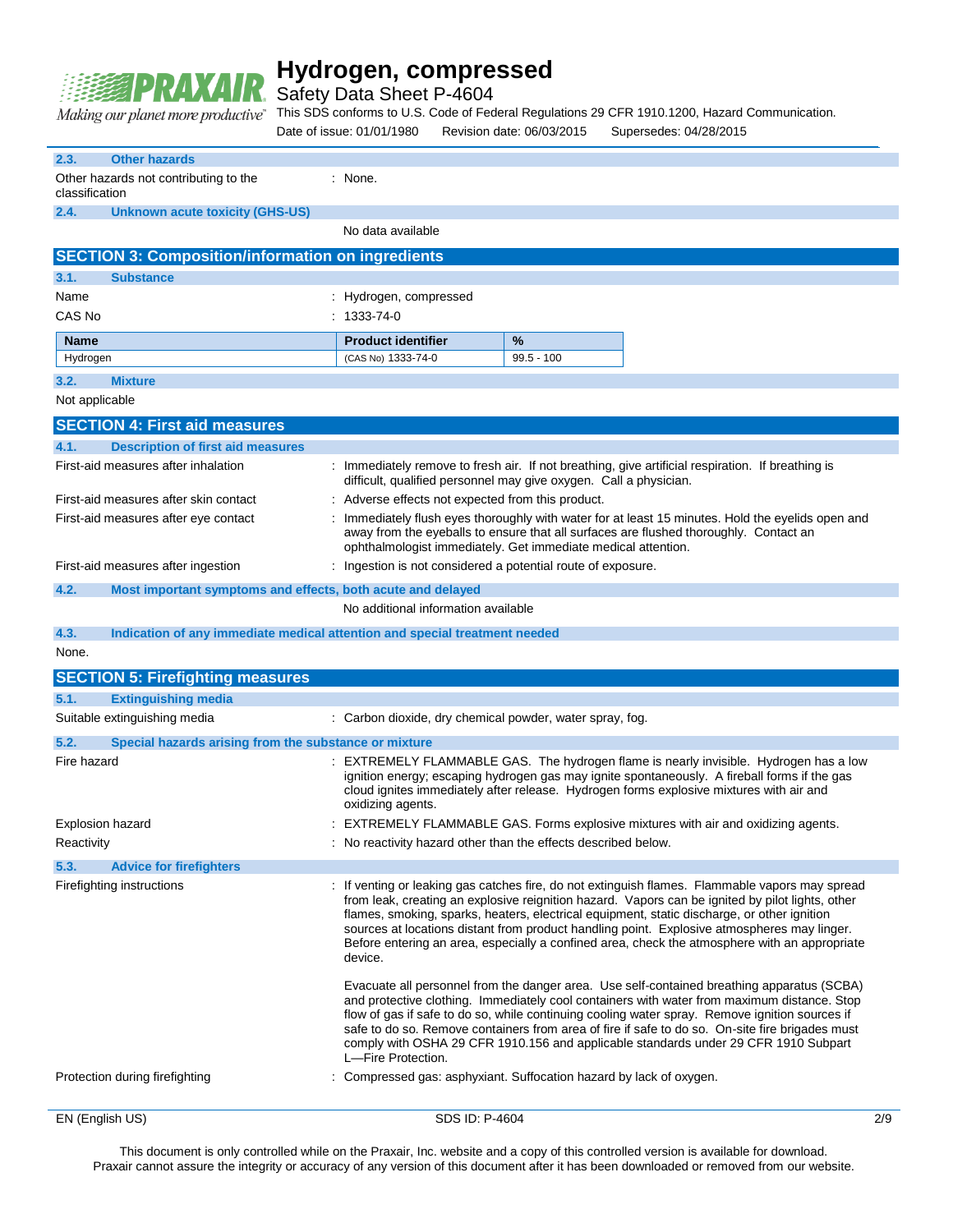

Safety Data Sheet P-4604

This SDS conforms to U.S. Code of Federal Regulations 29 CFR 1910.1200, Hazard Communication. Date of issue: 01/01/1980 Revision date: 06/03/2015 Supersedes: 04/28/2015

| Special protective equipment for fire fighters | : Standard protective clothing and equipment (Self Contained Breathing Apparatus) for fire<br>fighters.                                                                                                                                                                                                         |
|------------------------------------------------|-----------------------------------------------------------------------------------------------------------------------------------------------------------------------------------------------------------------------------------------------------------------------------------------------------------------|
| Specific methods                               | : Use fire control measures appropriate for the surrounding fire. Exposure to fire and heat<br>radiation may cause gas containers to rupture. Cool endangered containers with water spray jet<br>from a protected position. Prevent water used in emergency cases from entering sewers and<br>drainage systems. |
|                                                | Stop flow of product if safe to do so.                                                                                                                                                                                                                                                                          |

Use water spray or fog to knock down fire fumes if possible.

| <b>SECTION 6: Accidental release measures</b> |                                                                     |                                                                                                                                                                                                                                                                                                                                                                                                                                                                                                                                                                                                                                                                                                                                                                                                                                                                                                                                                                                                                                                                                                                                        |  |  |  |
|-----------------------------------------------|---------------------------------------------------------------------|----------------------------------------------------------------------------------------------------------------------------------------------------------------------------------------------------------------------------------------------------------------------------------------------------------------------------------------------------------------------------------------------------------------------------------------------------------------------------------------------------------------------------------------------------------------------------------------------------------------------------------------------------------------------------------------------------------------------------------------------------------------------------------------------------------------------------------------------------------------------------------------------------------------------------------------------------------------------------------------------------------------------------------------------------------------------------------------------------------------------------------------|--|--|--|
| 6.1.                                          | Personal precautions, protective equipment and emergency procedures |                                                                                                                                                                                                                                                                                                                                                                                                                                                                                                                                                                                                                                                                                                                                                                                                                                                                                                                                                                                                                                                                                                                                        |  |  |  |
|                                               | General measures                                                    | : DANGER: EXTREMELY FLAMMABLE GAS. Forms explosive mixtures with air and<br>oxidizing agents. See section 5. Evacuate personnel to a safe area. Appropriate self-<br>contained breathing apparatus may be required. Approach suspected leak area with caution.<br>Remove all sources of ignition. if safe to do so. Reduce gas with fog or fine water spray. Stop<br>flow of product if safe to do so. Ventilate area or move container to a well-ventilated area.<br>Flammable gas may spread from leak. Before entering the area, especially a confined area,<br>check the atmosphere with an appropriate device.                                                                                                                                                                                                                                                                                                                                                                                                                                                                                                                    |  |  |  |
| 6.1.1.                                        | For non-emergency personnel                                         | No additional information available                                                                                                                                                                                                                                                                                                                                                                                                                                                                                                                                                                                                                                                                                                                                                                                                                                                                                                                                                                                                                                                                                                    |  |  |  |
| 6.1.2.                                        | For emergency responders                                            | No additional information available                                                                                                                                                                                                                                                                                                                                                                                                                                                                                                                                                                                                                                                                                                                                                                                                                                                                                                                                                                                                                                                                                                    |  |  |  |
| 6.2.                                          | <b>Environmental precautions</b>                                    |                                                                                                                                                                                                                                                                                                                                                                                                                                                                                                                                                                                                                                                                                                                                                                                                                                                                                                                                                                                                                                                                                                                                        |  |  |  |
|                                               |                                                                     | Prevent waste from contaminating the surrounding environment. Prevent soil and water pollution.<br>Dispose of contents/container in accordance with local/regional/national/international regulations.<br>Contact supplier for any special requirements.                                                                                                                                                                                                                                                                                                                                                                                                                                                                                                                                                                                                                                                                                                                                                                                                                                                                               |  |  |  |
| 6.3.                                          | Methods and material for containment and cleaning up                |                                                                                                                                                                                                                                                                                                                                                                                                                                                                                                                                                                                                                                                                                                                                                                                                                                                                                                                                                                                                                                                                                                                                        |  |  |  |
|                                               |                                                                     | No additional information available                                                                                                                                                                                                                                                                                                                                                                                                                                                                                                                                                                                                                                                                                                                                                                                                                                                                                                                                                                                                                                                                                                    |  |  |  |
| 6.4.                                          | <b>Reference to other sections</b>                                  |                                                                                                                                                                                                                                                                                                                                                                                                                                                                                                                                                                                                                                                                                                                                                                                                                                                                                                                                                                                                                                                                                                                                        |  |  |  |
|                                               |                                                                     | See also sections 8 and 13.                                                                                                                                                                                                                                                                                                                                                                                                                                                                                                                                                                                                                                                                                                                                                                                                                                                                                                                                                                                                                                                                                                            |  |  |  |
|                                               | <b>SECTION 7: Handling and storage</b>                              |                                                                                                                                                                                                                                                                                                                                                                                                                                                                                                                                                                                                                                                                                                                                                                                                                                                                                                                                                                                                                                                                                                                                        |  |  |  |
| 7.1.                                          | <b>Precautions for safe handling</b>                                |                                                                                                                                                                                                                                                                                                                                                                                                                                                                                                                                                                                                                                                                                                                                                                                                                                                                                                                                                                                                                                                                                                                                        |  |  |  |
|                                               | Precautions for safe handling                                       | : Keep away from heat, hot surfaces, sparks, open flames and other ignition sources. No<br>smoking. Use only non-sparking tools. Use only explosion-proof equipment.                                                                                                                                                                                                                                                                                                                                                                                                                                                                                                                                                                                                                                                                                                                                                                                                                                                                                                                                                                   |  |  |  |
|                                               |                                                                     | Wear leather safety gloves and safety shoes when handling cylinders. Protect cylinders from<br>physical damage; do not drag, roll, slide or drop. While moving cylinder, always keep in place<br>removable valve cover. Never attempt to lift a cylinder by its cap; the cap is intended solely to<br>protect the valve. When moving cylinders, even for short distances, use a cart (trolley, hand<br>truck, etc.) designed to transport cylinders. Never insert an object (e.g., wrench, screwdriver,<br>pry bar) into cap openings; doing so may damage the valve and cause a leak. Use an<br>adjustable strap wrench to remove over-tight or rusted caps. Slowly open the valve. If the<br>valve is hard to open, discontinue use and contact your supplier. Close the container valve<br>after each use; keep closed even when empty. Never apply flame or localized heat directly to<br>any part of the container. High temperatures may damage the container and could cause the<br>pressure relief device to fail prematurely, venting the container contents. For other precautions<br>in using this product, see section 16. |  |  |  |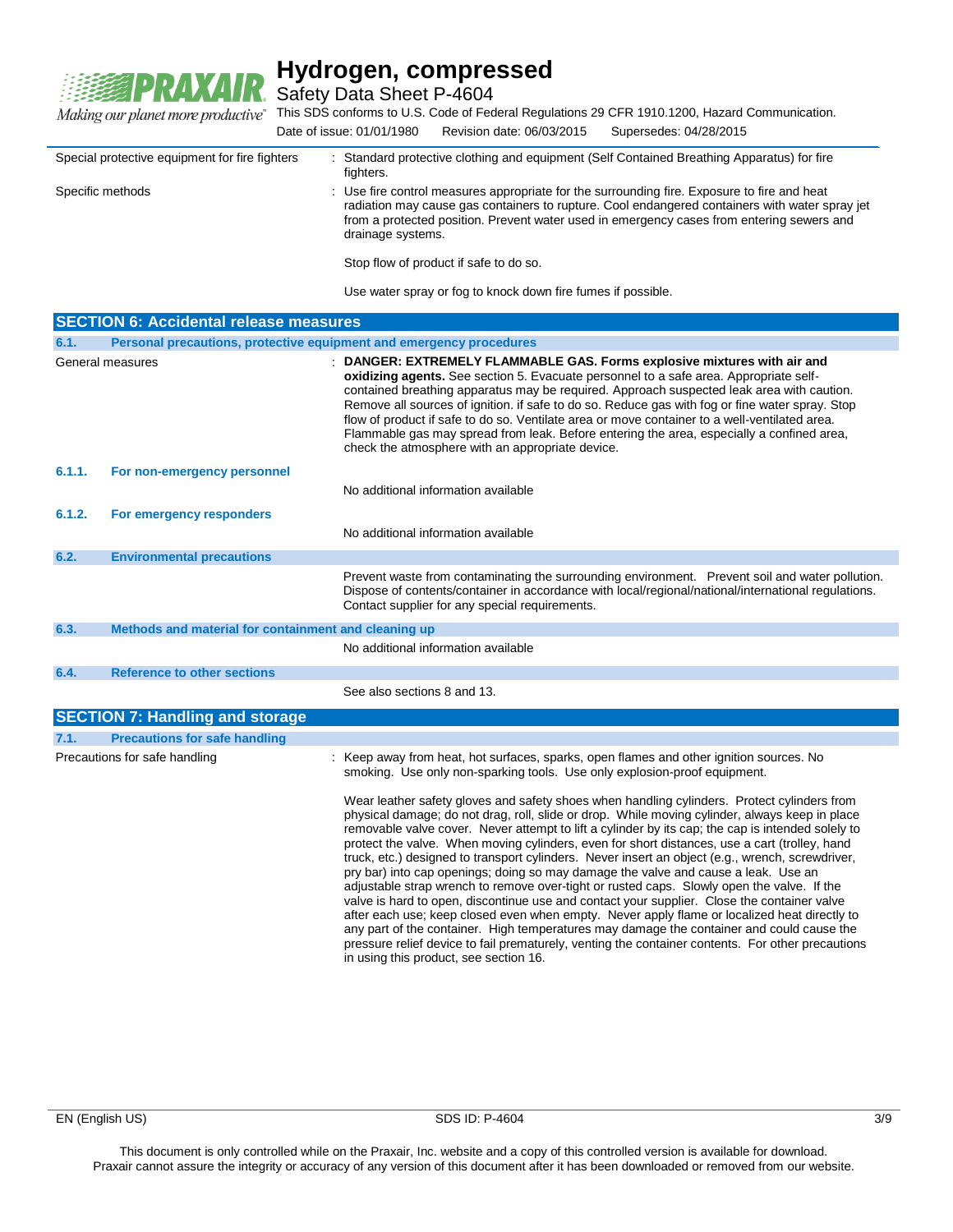

Safety Data Sheet P-4604

This SDS conforms to U.S. Code of Federal Regulations 29 CFR 1910.1200, Hazard Communication. Date of issue: 01/01/1980 Revision date: 06/03/2015 Supersedes: 04/28/2015

**7.2. Conditions for safe storage, including any incompatibilities**

| Storage conditions | : Store only where temperature will not exceed 125°F (52°C). Post "No Smoking or Open<br>Flames" signs in storage and use areas. There must be no sources of ignition. Separate<br>packages and protect against potential fire and/or explosion damage following appropriate<br>codes and requirements (e.g., NFPA 30, NFPA 55, NFPA 70, and/or NFPA 221 in the U.S.) or<br>according to requirements determined by the Authority Having Jurisdiction (AHJ). Always<br>secure containers upright to keep them from falling or being knocked over. Install valve<br>protection cap, if provided, firmly in place by hand when the container is not in use. Store full<br>and empty containers separately. Use a first-in, first-out inventory system to prevent storing full<br>containers for long periods. For other precautions in using this product, see section 16. |
|--------------------|--------------------------------------------------------------------------------------------------------------------------------------------------------------------------------------------------------------------------------------------------------------------------------------------------------------------------------------------------------------------------------------------------------------------------------------------------------------------------------------------------------------------------------------------------------------------------------------------------------------------------------------------------------------------------------------------------------------------------------------------------------------------------------------------------------------------------------------------------------------------------|
|                    | OTHER PRECAUTIONS FOR HANDLING, STORAGE, AND USE: When handling product<br>under pressure, use piping and equipment adequately designed to withstand the pressures to<br>be encountered. Never work on a pressurized system. Use a back flow preventive device in<br>the piping. Gases can cause rapid suffocation because of oxygen deficiency; store and use<br>with adequate ventilation. If a leak occurs, close the container valve and blow down the system<br>in a safe and environmentally correct manner in compliance with all international,<br>federal/national, state/provincial, and local laws; then repair the leak. Never place a container<br>where it may become part of an electrical circuit.                                                                                                                                                       |

#### **7.3. Specific end use(s)**

None.

### **SECTION 8: Exposure controls/personal protection**

| 8.1.<br><b>Control parameters</b> |                 |                                                                                                                                                                                                                                                   |                                                                                                                                                                                     |  |
|-----------------------------------|-----------------|---------------------------------------------------------------------------------------------------------------------------------------------------------------------------------------------------------------------------------------------------|-------------------------------------------------------------------------------------------------------------------------------------------------------------------------------------|--|
| Hydrogen, compressed (1333-74-0)  |                 |                                                                                                                                                                                                                                                   |                                                                                                                                                                                     |  |
| <b>ACGIH</b>                      | Not established |                                                                                                                                                                                                                                                   |                                                                                                                                                                                     |  |
| USA OSHA                          | Not established |                                                                                                                                                                                                                                                   |                                                                                                                                                                                     |  |
| Hydrogen (1333-74-0)              |                 |                                                                                                                                                                                                                                                   |                                                                                                                                                                                     |  |
| <b>ACGIH</b>                      | Remark (ACGIH)  |                                                                                                                                                                                                                                                   | Simple asphyxiant                                                                                                                                                                   |  |
| USA OSHA                          | Not established |                                                                                                                                                                                                                                                   |                                                                                                                                                                                     |  |
| 8.2.<br><b>Exposure controls</b>  |                 |                                                                                                                                                                                                                                                   |                                                                                                                                                                                     |  |
| Appropriate engineering controls  |                 | a closed system. Use explosion proof equipment and lighting.                                                                                                                                                                                      | : Use an explosion-proof local exhaust system. Local exhaust and general ventilation must be<br>adequate to meet exposure standards. MECHANICAL (GENERAL): Inadequate - Use only in |  |
| Eye protection                    |                 | : Wear safety glasses with side shields.                                                                                                                                                                                                          |                                                                                                                                                                                     |  |
| Respiratory protection            |                 | : An air-supplied respirator must be used while working with this product in confined spaces. The<br>respiratory protection used must conform with OSHA rules as specified in 29 CFR 1910.134.<br>Select per OSHA 29 CFR 1910.134 and ANSI Z88.2. |                                                                                                                                                                                     |  |
| Thermal hazard protection         |                 | : None necessary.                                                                                                                                                                                                                                 |                                                                                                                                                                                     |  |
| Other information                 |                 | containers.                                                                                                                                                                                                                                       | : Consider the use of flame resistant anti-static safety clothing. Wear safety shoes while handling                                                                                 |  |

| <b>SECTION 9: Physical and chemical properties</b>            |                               |  |  |
|---------------------------------------------------------------|-------------------------------|--|--|
| Information on basic physical and chemical properties<br>9.1. |                               |  |  |
| Physical state                                                | : Gas                         |  |  |
| Appearance                                                    | : Colorless gas.              |  |  |
| Molecular mass                                                | $: 2$ g/mol                   |  |  |
| Color                                                         | : Colorless.                  |  |  |
| Odor                                                          | : Odorless.                   |  |  |
| Odor threshold                                                | : No data available           |  |  |
| рH                                                            | : Not applicable.             |  |  |
| Relative evaporation rate (butyl acetate=1)                   | : No data available           |  |  |
| Relative evaporation rate (ether=1)                           | : Not applicable.             |  |  |
| Melting point                                                 | : $-259.2$ °C ( $-434.56$ °F) |  |  |

### EN (English US) and the SDS ID: P-4604 4/9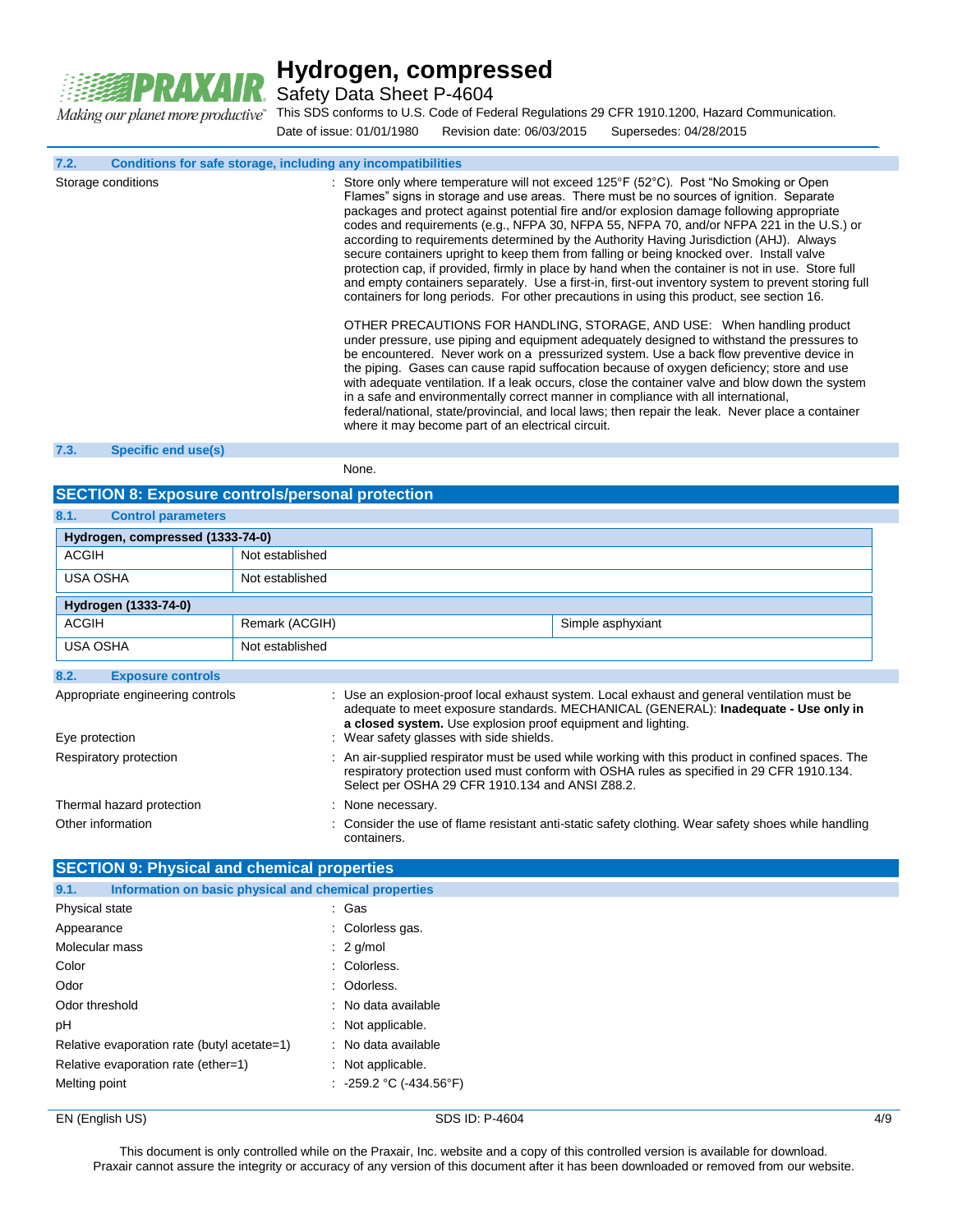

Safety Data Sheet P-4604

Making our planet more productive"

This SDS conforms to U.S. Code of Federal Regulations 29 CFR 1910.1200, Hazard Communication.

|                                  | Date of issue: 01/01/1980<br>Revision date: 06/03/2015<br>Supersedes: 04/28/2015 |  |
|----------------------------------|----------------------------------------------------------------------------------|--|
| Freezing point                   | : No data available                                                              |  |
| Boiling point                    | : -252.9 °C (-422.97°F)                                                          |  |
| Flash point                      | : No data available                                                              |  |
| Critical temperature             | : -239.9 °C (-399.82°F)                                                          |  |
| Auto-ignition temperature        | : 566 °C (1051°F)                                                                |  |
| Decomposition temperature        | : No data available                                                              |  |
| Flammability (solid, gas)        | : No data available                                                              |  |
| Vapor pressure                   | : Not applicable.                                                                |  |
| Relative vapor density at 20 °C  | : No data available                                                              |  |
| Relative density                 | : No data available                                                              |  |
| Density                          | : $0.089$ g/l (0.0056 lb/ft3) (at STP = $0^{\circ}$ C and 1atm)                  |  |
| Relative gas density             | : 0.07                                                                           |  |
| Solubility                       | : Water: 1.6 mg/l                                                                |  |
| Log Pow                          | : Not applicable.                                                                |  |
| Log Kow                          | : Not applicable.                                                                |  |
| Viscosity, kinematic             | : Not applicable.                                                                |  |
| Viscosity, dynamic               | : Not applicable.                                                                |  |
| <b>Explosive properties</b>      | : Not applicable.                                                                |  |
| Oxidizing properties             | : None.                                                                          |  |
| <b>Explosion limits</b>          | $: 4 - 77$ vol %                                                                 |  |
| <b>Other information</b><br>9.2. |                                                                                  |  |
| Gas group                        | : Compressed gas                                                                 |  |
| Additional information           | : BURNS WITH INVISIBLE FLAME.                                                    |  |

|       | <b>SECTION 10: Stability and reactivity</b>  |                                                                                                         |
|-------|----------------------------------------------|---------------------------------------------------------------------------------------------------------|
| 10.1. | <b>Reactivity</b>                            |                                                                                                         |
|       |                                              | No reactivity hazard other than the effects described below.                                            |
| 10.2. | <b>Chemical stability</b>                    |                                                                                                         |
|       |                                              | Stable under normal conditions.                                                                         |
| 10.3. | <b>Possibility of hazardous reactions</b>    |                                                                                                         |
|       |                                              | Can form explosive mixture with air. May react violently with oxidants.                                 |
| 10.4. | <b>Conditions to avoid</b>                   |                                                                                                         |
|       |                                              | Keep away from heat/sparks/open flames/hot surfaces. - No smoking.                                      |
| 10.5. | <b>Incompatible materials</b>                |                                                                                                         |
|       |                                              | Oxidizing agents. Lithium. Halogens.                                                                    |
| 10.6. | <b>Hazardous decomposition products</b>      |                                                                                                         |
|       |                                              | Under normal conditions of storage and use, hazardous decomposition products should not be<br>produced. |
|       | <b>SECTION 11: Toxicological information</b> |                                                                                                         |

**11.1. Information on toxicological effects**

| Acute toxicity                      | Not classified   |  |
|-------------------------------------|------------------|--|
| Hydrogen, compressed (\f )1333-74-0 |                  |  |
| LC50 inhalation rat (ppm)           | $> 15000$ ppm/1h |  |
| Hydrogen (1333-74-0)                |                  |  |
| LC50 inhalation rat (ppm)           | $> 15000$ ppm/1h |  |

EN (English US) 5/9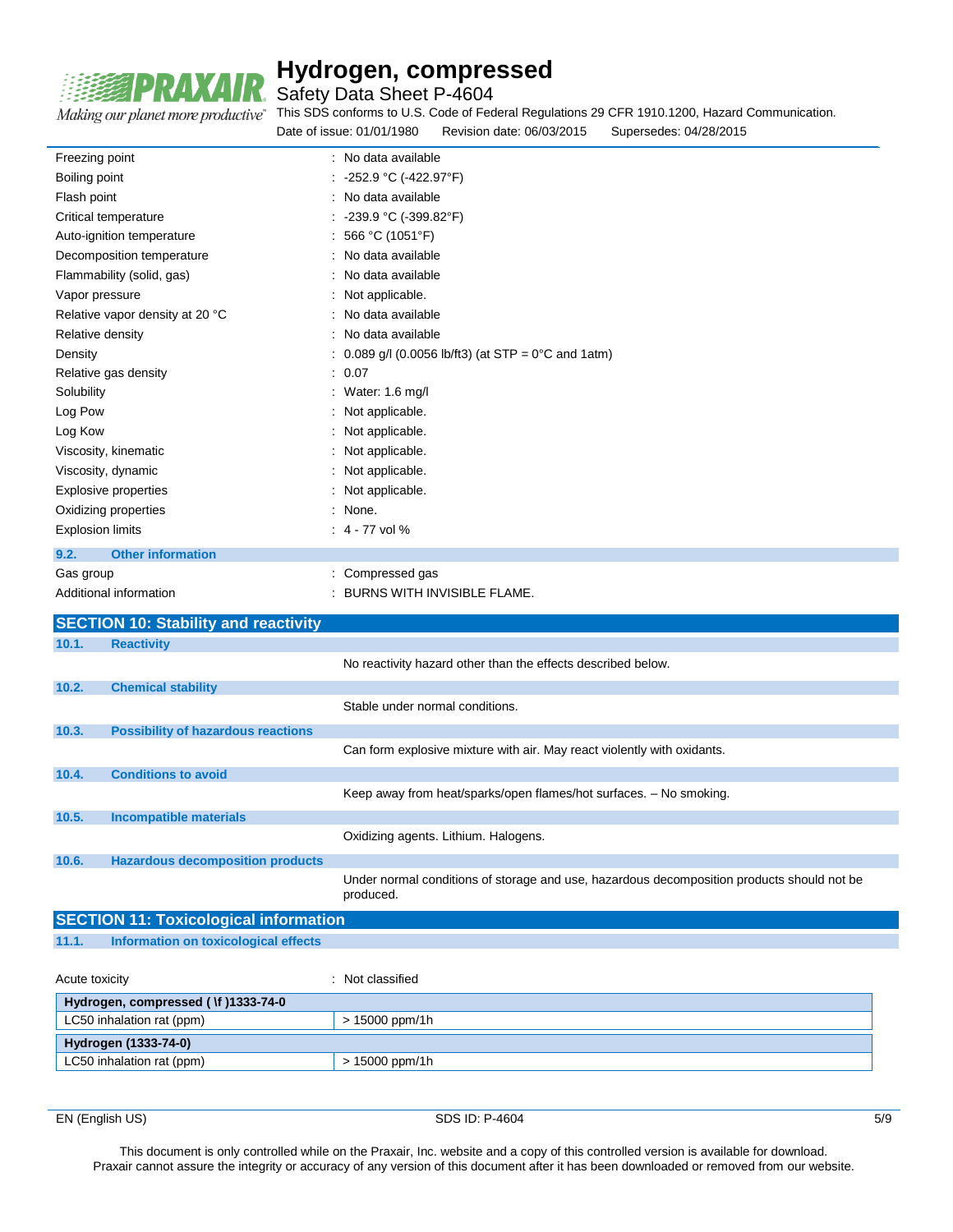

Safety Data Sheet P-4604

This SDS conforms to U.S. Code of Federal Regulations 29 CFR 1910.1200, Hazard Communication.

Date of issue: 01/01/1980 Revision date: 06/03/2015 Supersedes: 04/28/2015

| Skin corrosion/irritation                                                 | Not classified<br>$\overline{\phantom{a}}$                   |
|---------------------------------------------------------------------------|--------------------------------------------------------------|
| Serious eye damage/irritation                                             | pH: Not applicable.<br>Not classified<br>pH: Not applicable. |
| Respiratory or skin sensitization                                         | Not classified                                               |
| Germ cell mutagenicity                                                    | Not classified                                               |
| Carcinogenicity                                                           | : Not classified                                             |
| Reproductive toxicity<br>Specific target organ toxicity (single exposure) | : Not classified<br>: Not classified                         |
| Specific target organ toxicity (repeated<br>exposure)                     | : Not classified                                             |
|                                                                           |                                                              |

Aspiration hazard **in the case of the contract of the case of the contract of the contract of the contract of the contract of the contract of the contract of the contract of the contract of the contract of the contract of SECTION 12: Ecological information**

| 12.1.<br><b>Toxicity</b>         |                                      |                                                |  |
|----------------------------------|--------------------------------------|------------------------------------------------|--|
| Ecology - general                |                                      | : No ecological damage caused by this product. |  |
| 12.2.                            | <b>Persistence and degradability</b> |                                                |  |
|                                  | Hydrogen, compressed (1333-74-0)     |                                                |  |
| Persistence and degradability    |                                      | No ecological damage caused by this product.   |  |
| Hydrogen (1333-74-0)             |                                      |                                                |  |
| Persistence and degradability    |                                      | No ecological damage caused by this product.   |  |
| 12.3.                            | <b>Bioaccumulative potential</b>     |                                                |  |
|                                  | Hydrogen, compressed (1333-74-0)     |                                                |  |
| BCF fish 1                       |                                      | (no bioaccumulation expected)                  |  |
| Log Pow                          |                                      | Not applicable.                                |  |
| Log Kow                          |                                      | Not applicable.                                |  |
| Bioaccumulative potential        |                                      | No ecological damage caused by this product.   |  |
| Hydrogen (1333-74-0)             |                                      |                                                |  |
| BCF fish 1                       |                                      | (no bioaccumulation expected)                  |  |
| Log Pow                          |                                      | Not applicable.                                |  |
| Log Kow                          |                                      | Not applicable.                                |  |
| Bioaccumulative potential        |                                      | No ecological damage caused by this product.   |  |
| <b>Mobility in soil</b><br>12.4. |                                      |                                                |  |
| Hydrogen, compressed (1333-74-0) |                                      |                                                |  |
| Mobility in poil                 |                                      | No doto ovojloblo                              |  |

| Hydrogen, compressed (1333-74-0) |                                              |  |
|----------------------------------|----------------------------------------------|--|
| Mobility in soil                 | No data available.                           |  |
| Ecology - soil                   | No ecological damage caused by this product. |  |
| Hydrogen (1333-74-0)             |                                              |  |
| Mobility in soil                 | No data available.                           |  |
| Ecology - soil                   | No ecological damage caused by this product. |  |
|                                  |                                              |  |
| 12.5.<br>Other adverse effects   |                                              |  |

Effect on ozone layer **in the set of the set of the Set of Security** Points in None.

Effect on the global warming **Effect** on the global warming **interpreteral** : No known effects from this product.

| <b>SECTION 13: Disposal considerations</b> |                                                                                                                                                         |
|--------------------------------------------|---------------------------------------------------------------------------------------------------------------------------------------------------------|
| 13.1.<br>Waste treatment methods           |                                                                                                                                                         |
| Waste disposal recommendations             | : Dispose of contents/container in accordance with local/regional/national/international<br>regulations. Contact supplier for any special requirements. |

EN (English US) 6/9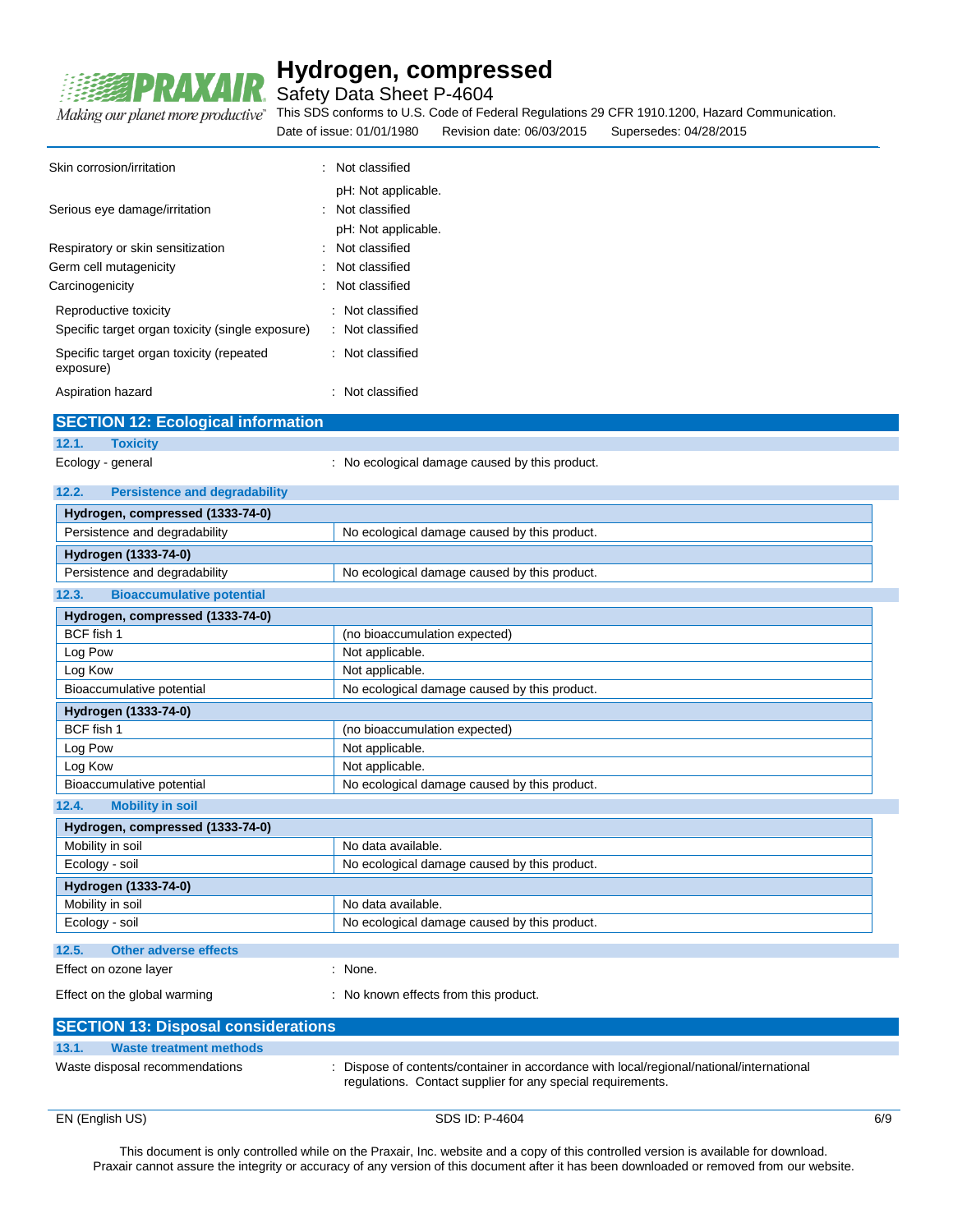

Safety Data Sheet P-4604

This SDS conforms to U.S. Code of Federal Regulations 29 CFR 1910.1200, Hazard Communication.

Date of issue: 01/01/1980 Revision date: 06/03/2015 Supersedes: 04/28/2015

| <b>SECTION 14: Transport information</b>                                  |                                                                                                                                                                                                                                                                                                                                                                                                                                                                                                                                                                                            |
|---------------------------------------------------------------------------|--------------------------------------------------------------------------------------------------------------------------------------------------------------------------------------------------------------------------------------------------------------------------------------------------------------------------------------------------------------------------------------------------------------------------------------------------------------------------------------------------------------------------------------------------------------------------------------------|
| In accordance with DOT                                                    |                                                                                                                                                                                                                                                                                                                                                                                                                                                                                                                                                                                            |
| Transport document description                                            | : UN1049 Hydrogen, compressed, 2.1                                                                                                                                                                                                                                                                                                                                                                                                                                                                                                                                                         |
| UN-No.(DOT)                                                               | : UN1049                                                                                                                                                                                                                                                                                                                                                                                                                                                                                                                                                                                   |
| Proper Shipping Name (DOT)                                                | Hydrogen, compressed                                                                                                                                                                                                                                                                                                                                                                                                                                                                                                                                                                       |
| Transport hazard class(es) (DOT)                                          | : 2.1 - Class 2.1 - Flammable gas 49 CFR 173.115                                                                                                                                                                                                                                                                                                                                                                                                                                                                                                                                           |
| Hazard labels (DOT)                                                       | : 2.1 - Flammable gas                                                                                                                                                                                                                                                                                                                                                                                                                                                                                                                                                                      |
| DOT Special Provisions (49 CFR 172.102)                                   | : N89 - When steel UN pressure receptacles are used, only those bearing the "H" mark are<br>authorized.                                                                                                                                                                                                                                                                                                                                                                                                                                                                                    |
| <b>Additional information</b>                                             |                                                                                                                                                                                                                                                                                                                                                                                                                                                                                                                                                                                            |
| Emergency Response Guide (ERG) Number                                     | : 115 (UN1049)                                                                                                                                                                                                                                                                                                                                                                                                                                                                                                                                                                             |
| Other information                                                         | : No supplementary information available.                                                                                                                                                                                                                                                                                                                                                                                                                                                                                                                                                  |
| Special transport precautions                                             | : Avoid transport on vehicles where the load space is not separated from the driver's<br>compartment. Ensure vehicle driver is aware of the potential hazards of the load and knows<br>what to do in the event of an accident or an emergency. Before transporting product containers:<br>- Ensure there is adequate ventilation. - Ensure that containers are firmly secured. - Ensure<br>cylinder valve is closed and not leaking. - Ensure valve outlet cap nut or plug (where provided)<br>is correctly fitted. - Ensure valve protection device (where provided) is correctly fitted. |
| <b>Transport by sea</b>                                                   |                                                                                                                                                                                                                                                                                                                                                                                                                                                                                                                                                                                            |
| UN-No. (IMDG)                                                             | : 1049                                                                                                                                                                                                                                                                                                                                                                                                                                                                                                                                                                                     |
| Proper Shipping Name (IMDG)                                               | : HYDROGEN, COMPRESSED                                                                                                                                                                                                                                                                                                                                                                                                                                                                                                                                                                     |
| Class (IMDG)                                                              | : 2 - Gases                                                                                                                                                                                                                                                                                                                                                                                                                                                                                                                                                                                |
| MFAG-No                                                                   | : 115                                                                                                                                                                                                                                                                                                                                                                                                                                                                                                                                                                                      |
| <b>Air transport</b>                                                      |                                                                                                                                                                                                                                                                                                                                                                                                                                                                                                                                                                                            |
| UN-No. (IATA)                                                             | : 1049                                                                                                                                                                                                                                                                                                                                                                                                                                                                                                                                                                                     |
| Proper Shipping Name (IATA)                                               | : Hydrogen, compressed                                                                                                                                                                                                                                                                                                                                                                                                                                                                                                                                                                     |
| Class (IATA)                                                              | $\therefore$ 2                                                                                                                                                                                                                                                                                                                                                                                                                                                                                                                                                                             |
| Civil Aeronautics Law                                                     | : Gases under pressure/Gases flammable under pressure                                                                                                                                                                                                                                                                                                                                                                                                                                                                                                                                      |
| <b>SECTION 15: Regulatory information</b><br>15.1 US Federal requisitions |                                                                                                                                                                                                                                                                                                                                                                                                                                                                                                                                                                                            |

| Hydrogen, compressed (1333-74-0)                                                        |                                                                                                                                                                                                                                                                                                                           |
|-----------------------------------------------------------------------------------------|---------------------------------------------------------------------------------------------------------------------------------------------------------------------------------------------------------------------------------------------------------------------------------------------------------------------------|
| Listed on the United States TSCA (Toxic Substances Control Act) inventory               |                                                                                                                                                                                                                                                                                                                           |
| SARA Section 311/312 Hazard Classes<br>Sudden release of pressure hazard<br>Fire hazard |                                                                                                                                                                                                                                                                                                                           |
|                                                                                         | All components of this product are listed on the Toxic Substances Control Act<br>(TSCA) inventory.                                                                                                                                                                                                                        |
|                                                                                         | This product or mixture does not contain a toxic chemical or chemicals in excess<br>of the applicable de minimis concentration as specified in 40 CFR §372.38(a)<br>subject to the reporting requirements of section 313 of Title III of the Superfund<br>Amendments and Reauthorization Act of 1986 and 40 CFR Part 372. |
| <b>15.2. International regulations</b>                                                  |                                                                                                                                                                                                                                                                                                                           |

**CANADA**

EN (English US) 8DS ID: P-4604 7/9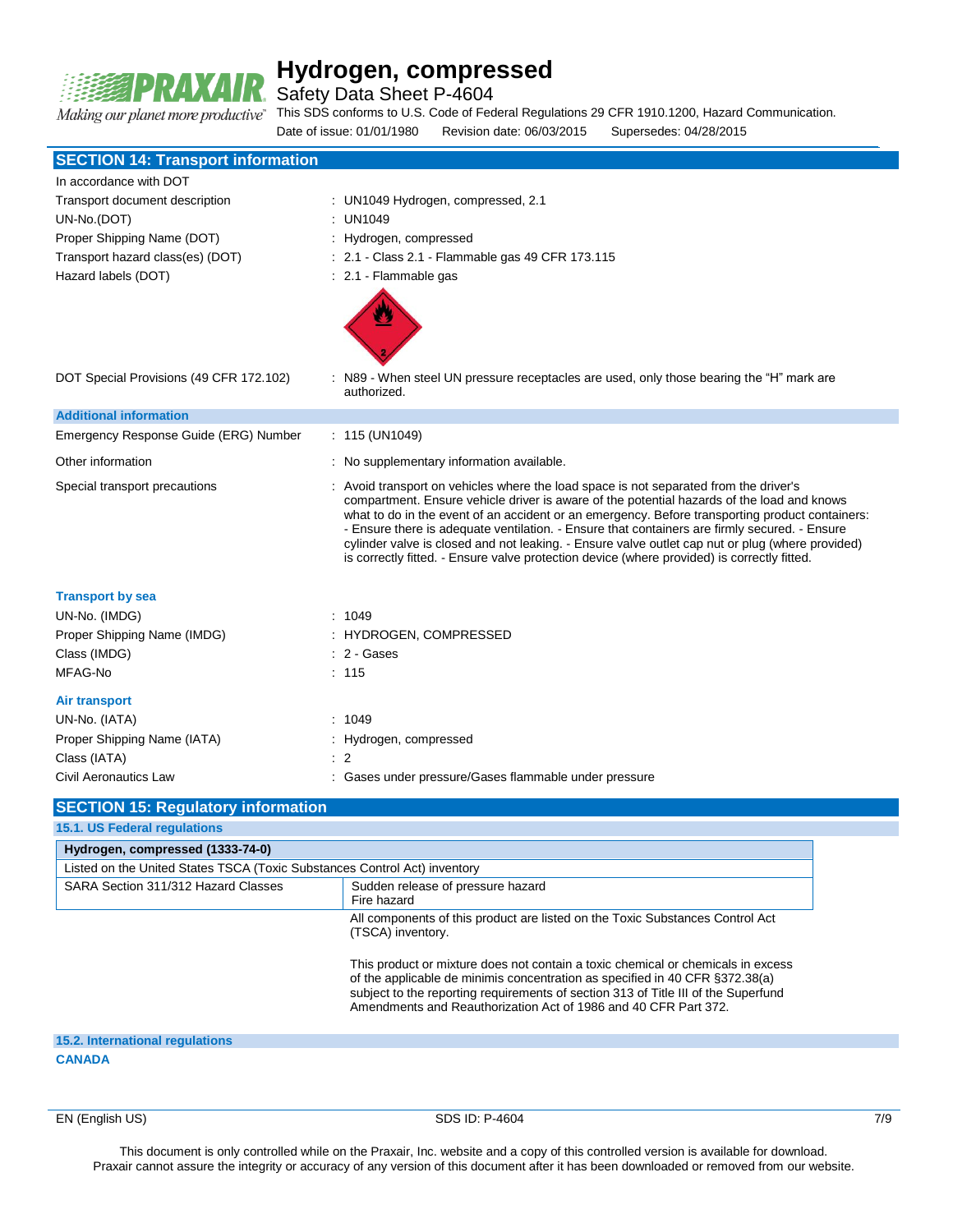

Safety Data Sheet P-4604

This SDS conforms to U.S. Code of Federal Regulations 29 CFR 1910.1200, Hazard Communication. Making our planet more productive"

Date of issue: 01/01/1980 Revision date: 06/03/2015 Supersedes: 04/28/2015

| Hydrogen, compressed (1333-74-0) |  |
|----------------------------------|--|
|----------------------------------|--|

**Hydrogen (1333-74-0)**

Listed on the Canadian DSL (Domestic Substances List)

#### **EU-Regulations**

### **Hydrogen, compressed (1333-74-0)**

Listed on the EEC inventory EINECS (European Inventory of Existing Commercial Chemical Substances)

### **15.2.2. National regulations**

### **Hydrogen, compressed (1333-74-0)**

Listed on the AICS (Australian Inventory of Chemical Substances) Listed on IECSC (Inventory of Existing Chemical Substances Produced or Imported in China) Listed on the Korean ECL (Existing Chemicals List) Listed on NZIoC (New Zealand Inventory of Chemicals) Listed on PICCS (Philippines Inventory of Chemicals and Chemical Substances)

#### **15.3. US State regulations**

| Hydrogen, compressed(1333-74-0)                                        |                                                                                                                                                           |
|------------------------------------------------------------------------|-----------------------------------------------------------------------------------------------------------------------------------------------------------|
| U.S. - California - Proposition 65 - Carcinogens List                  | <b>No</b>                                                                                                                                                 |
| U.S. - California - Proposition 65 - Developmental<br>Toxicity         | <b>No</b>                                                                                                                                                 |
| U.S. - California - Proposition 65 - Reproductive<br>Toxicity - Female | No                                                                                                                                                        |
| U.S. - California - Proposition 65 - Reproductive<br>Toxicity - Male   | No                                                                                                                                                        |
| State or local regulations                                             | U.S. - Massachusetts - Right To Know List<br>U.S. - New Jersey - Right to Know Hazardous Substance List<br>U.S. - Pennsylvania - RTK (Right to Know) List |

California Proposition 65 - This product does not contain any substances known to the state of California to cause cancer and/or reproductive harm

### **Hydrogen (1333-74-0)**

| $11$ varogon (1999–14–0)                                    |                                                                   |                                                                              |                                                                         |                                      |
|-------------------------------------------------------------|-------------------------------------------------------------------|------------------------------------------------------------------------------|-------------------------------------------------------------------------|--------------------------------------|
| U.S. - California -<br>Proposition 65 -<br>Carcinogens List | U.S. - California -<br>Proposition 65 -<br>Developmental Toxicity | U.S. - California -<br>Proposition 65 -<br>Reproductive Toxicity -<br>Female | U.S. - California -<br>Proposition 65 -<br>Reproductive Toxicity - Male | Non-significant risk level<br>(NSRL) |
| <b>No</b>                                                   | No                                                                | No                                                                           | No                                                                      |                                      |

**Hydrogen (1333-74-0)**

U.S. - Massachusetts - Right To Know List

U.S. - New Jersey - Right to Know Hazardous Substance List

U.S. - Pennsylvania - RTK (Right to Know) List

### **SECTION 16: Other information**

Revision date : 6/3/2015 12:00:00 AM